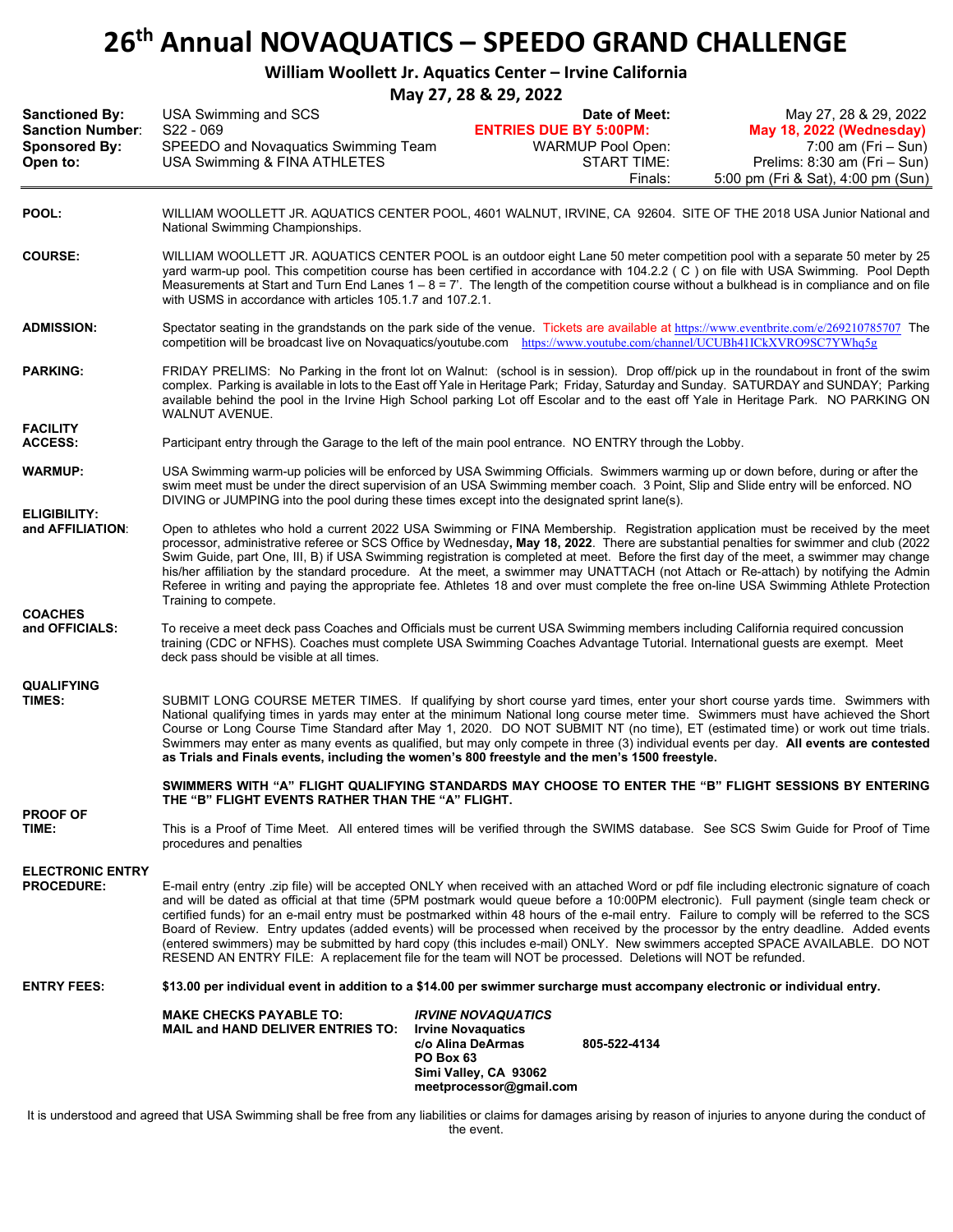#### **RULES AND PROCEDURES**

| <b>MEET REFEREE:</b>                         | Ted Olivieri shall be in charge of the meet. Any questions regarding the conduct of the meet should be made directly to trackmdr@aol.com                                                                                                                                                                                                                                                                                                                                                                                                                                                                                                                                                                                                                                                                                                                                                                                                         |
|----------------------------------------------|--------------------------------------------------------------------------------------------------------------------------------------------------------------------------------------------------------------------------------------------------------------------------------------------------------------------------------------------------------------------------------------------------------------------------------------------------------------------------------------------------------------------------------------------------------------------------------------------------------------------------------------------------------------------------------------------------------------------------------------------------------------------------------------------------------------------------------------------------------------------------------------------------------------------------------------------------|
| <b>RULES:</b>                                | USA Swimming Rules, including Minor Athlete Abuse Policy, will govern this meet. Current SCS Meet procedures for Trials and Finals Meets<br>will be enforced (See 2022 SCS Swim Guide). Current USA Swimming Rules, including the Minor Athlete Abuse Prevention Policy (MAAPP<br>2.0) will govern this meet. This meet will follow all State, Local and Facility guidelines as it pertains to Covid-19. This meet will be pre<br>seeded.                                                                                                                                                                                                                                                                                                                                                                                                                                                                                                        |
| <b>SCRATCH RULES:</b>                        | The National Championship scratch rules will be used. Scratch deadline for subsequent sessions will close 30 minutes after the conclusion<br>of the evening finals session prior to the next day's preliminary session. Scratches for the preliminary session for Friday May 27, 2022 may<br>be emailed to the meet processor the day before by 5:00pm (alina@dearmas.co)                                                                                                                                                                                                                                                                                                                                                                                                                                                                                                                                                                        |
| <b>RECORDING DEVICES</b><br>& MEDIA NOTICE:  | The use of audio-visual recording devices including cell phones, are not permitted in locker rooms, changing areas or restrooms. Recording<br>devices are not permitted behind the starting blocks during the starting sequence throughout the meet. This meet may be covered by the<br>media, including photographs, video, web casting and other forms of obtaining images of athletes participating in the meet. Entry into the<br>meet is acknowledgement and consent to this fact.                                                                                                                                                                                                                                                                                                                                                                                                                                                          |
| <b>SWIMWEAR:</b>                             | Swimwear must conform to USA Swimming Rule 102.8. Only swimsuits complying with FINA swimsuit specifications may be worn in any<br>USA Swimming sanctioned or approved competition.                                                                                                                                                                                                                                                                                                                                                                                                                                                                                                                                                                                                                                                                                                                                                              |
| <b>DECK</b><br><b>CHANGES:</b>               | Deck Changes are prohibited.                                                                                                                                                                                                                                                                                                                                                                                                                                                                                                                                                                                                                                                                                                                                                                                                                                                                                                                     |
| <b>RACING START</b><br><b>CERTIFICATION:</b> | Any swimmer entered in the meet must be certified by a USA Swimming member coach as being proficient in performing a racing start or<br>must start each race from within the water. When unaccompanied by a member-coach, it is the responsibility of the swimmer or the swimmer's<br>legal guardian to ensure compliance with this requirement.                                                                                                                                                                                                                                                                                                                                                                                                                                                                                                                                                                                                 |
| <b>PRELIMINARY</b><br><b>HEATS:</b>          | All Preliminary heats will be divided into "A" and "B" sessions with 7 heats of the 200, 100 and 50 events, 5 heats of the 400 events. All 7 -<br>12 events will be swum in the "A" session. The "B" session will be run following the conclusion of the "A" session. ALL PRELIMINARY<br>HEATS WILL BE SWUM FASTEST TO SLOWEST. The fastest three heats will be championship seeded, except events 400 and longer,<br>only top two heats will be championship seeded in preliminaries.                                                                                                                                                                                                                                                                                                                                                                                                                                                           |
| 800/1500 METER<br><b>FREESTYLE</b>           |                                                                                                                                                                                                                                                                                                                                                                                                                                                                                                                                                                                                                                                                                                                                                                                                                                                                                                                                                  |
| <b>EVENTS:</b>                               | The women's 800 and the men's 1500 freestyle events are being conducted as a trials and finals event. The. The Men's 1500 freestyle "A"<br>preliminary heats will swim at the conclusion of the "A" flight and the "B" flight preliminaries at the conclusion of the "B" flight on Friday, May<br>27, 2022. Women's 800 freestyle preliminary A flight heats will swim at the conclusion of the "A" flight and the B flight heats at the conclusion<br>of the "B" flights on Saturday, May 28, 2022. Preliminary heats of the 800/1500 freestyle events will be swum FASTEST TO SLOWEST. The<br>women's top 8 finalists of the 800 meter freestyle will be conducted as the first event of the finals session on Sunday, May 29, 2022 the men's<br>top 8 finalists of the 1500 meter freestyle will be conducted following the finals of event 36 (men's 100 backstroke) Sunday, May 29, 2022.                                                   |
| <b>FINALS FORMAT:</b>                        | The top four qualifiers in each Open event advance to the Championship Final; there will be an "A" and "B" consolation final for the next 16<br>qualifying competitors. The finals of the 800 free for women and the 1500 free for men will consist of a single Championship Final of the top<br>8 swimmers from the preliminary heats. The order of competition for the finals session will be "B" consolation, "A" consolation and<br>Championship Final. The top 6 finalists in the 7 - 12 year old events advance to the Championship finals.                                                                                                                                                                                                                                                                                                                                                                                                |
| <b>AWARDS:</b>                               | (Awards will be formally presented after the completion of the "B" Consolation Finals) Cash Awards will be presented to the $1st - 3rd$ places,<br>to those athletes eligible to receive cash. Awards: \$100.00 for 3 <sup>rd</sup> Place, \$200.00 for 2 <sup>nd</sup> Place with 1 <sup>st</sup> Place amount determined by the<br>spin of the Mystery Wheel (\$300.00 - \$1,000.00). Other cash awards may be affected by the spin of the Mystery Wheel (ex: "Winner Takes<br>All"). The Mystery wheel will be spun prior to the Championship final to determine 1 <sup>st</sup> Place cash value. A \$100.00 cash award will be<br>presented for a Meet record set in the Championship Final. Swimmers with current or future collegiate (e.g. NCAA) or high school (e.g. CIF)<br>eligibility may be prohibited from receiving cash awards but may accept merchandise awards. 7-12 events will be awarded medals $1^{st} - 3^{rd}$<br>place. |
| AWARDS: 1500/800:                            | Cash awards for the Men's 1500 free and Women's 800 free will be based on the fastest split for each 50 throughout the championship final.<br>In the Men's event the fastest split for each 50 is worth \$25 and for the Women's event the fastest split for each 50 is worth \$50. To claim the<br>cash prize the swimmer MUST swim the final in a time faster than their preliminary qualifying time.                                                                                                                                                                                                                                                                                                                                                                                                                                                                                                                                          |
| <b>TIME TRIALS:</b>                          | Time permitting, a time trial session will be offered at the conclusion of the morning sessions. \$15.00 per event.                                                                                                                                                                                                                                                                                                                                                                                                                                                                                                                                                                                                                                                                                                                                                                                                                              |
| <b>ASSUMPTION OF RISK:</b>                   | We have taken enhanced health and safety measures for all attendees. Swimmers must follow all posted instructions. An inherent risk of<br>exposure to COVID-19 exists in any public place where people are present. COVID-19 is an extremely contagious disease that can lead to<br>severe illness and death. According to the Centers for Disease Control and Prevention, senior citizens and guests with underlying medical<br>conditions are especially vulnerable. By visiting the venue for this event, you voluntarily assume all risks related to exposure to COVID-19.                                                                                                                                                                                                                                                                                                                                                                   |
| COVID-19:                                    | USA Swimming, Inc., cannot prevent participants from becoming exposed to, contracting, or spreading COVID-19 while participating in USA<br>Swimming sanctioned events. It is not possible to prevent against the presence of the disease. Therefore, if you choose to participate in a<br>USA Swimming sanctioned event, you may be exposing yourself to and/or increasing your risk of contracting or spreading COVID-19.                                                                                                                                                                                                                                                                                                                                                                                                                                                                                                                       |
| COVID-19:                                    | BY ATTENDING OR PARTICIPATING IN THIS COMPETITION, YOU VOLUNTARILY ASSUME ALL RISKS ASSOCIATED WITH<br>EXPOSURE TO COVID-19 AND FOREVER RELEASE AND HOLD HARMLESS USA SWIMMING AND SOUTHERN CALIFORNIA<br>SWIMMING AND EACH OF THEIR OFFICERS, DIRECTORS, AGENTS, EMPLOYEES OR OTHER REPRESENTATIVES FROM ANY<br>LIABILITY OR CLAIMS INCLUDING FOR PERSONAL INJURIES, DEATH, DISEASE OR PROPERTY LOSSES, OR ANY OTHER LOSS,<br>INCLUDING BUT NOT LIMITED TO CLAIMS OF NEGLIGENCE AND GIVE UP ANY CLAIMS YOU MAY HAVE TO SEEK DAMAGES,<br>WHETHER KNOWN OR UNKNOWN, FORSEEN OR UNFORESEEN, IN CONNECTION WITH EXPOSURE, INFECTION, AND/OR<br>SPREAD OF COVID-19 RELATED TO PARTICIPATION IN THIS MEET.                                                                                                                                                                                                                                            |